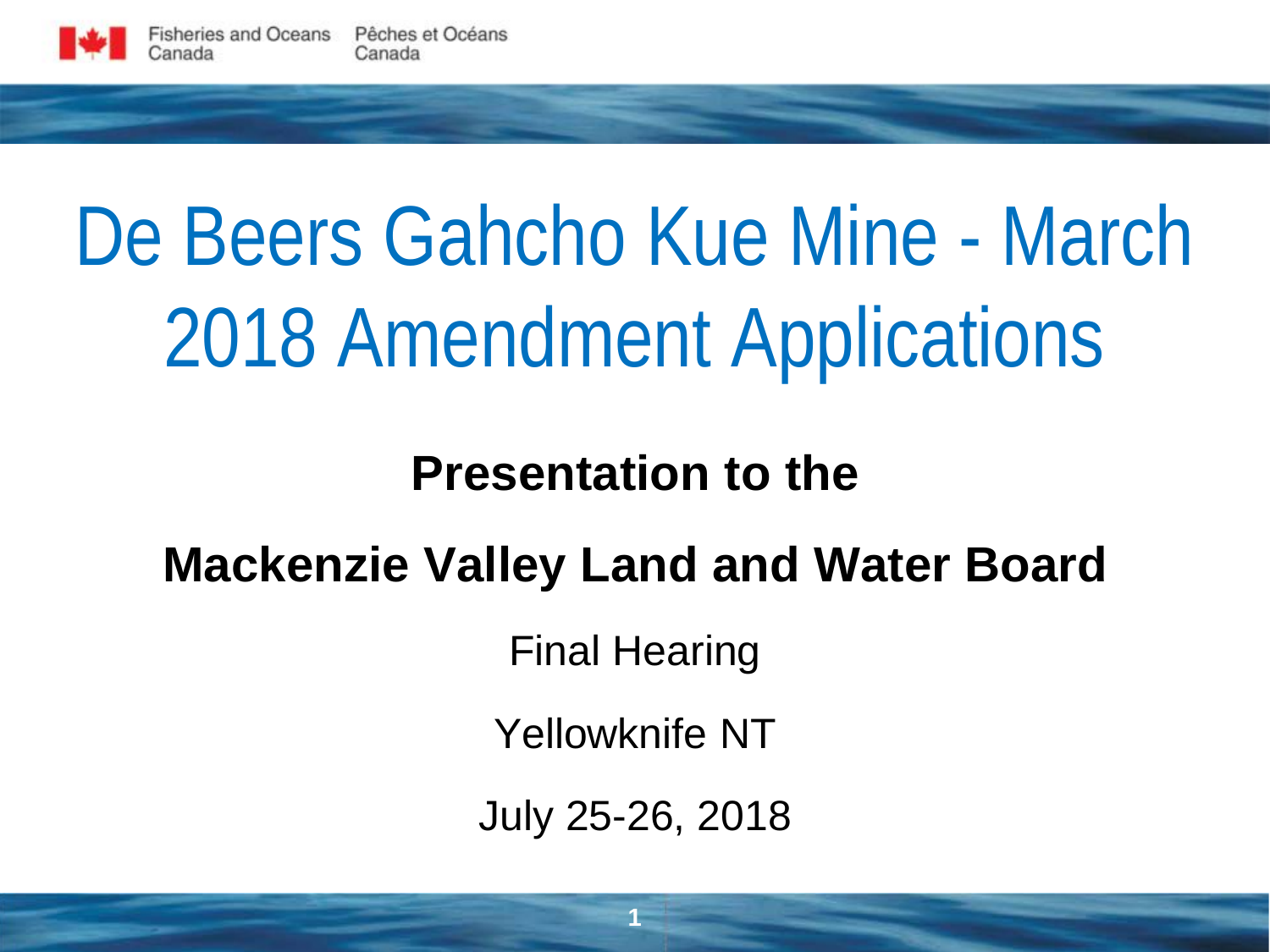

#### **Overview of Presentation**

- **1. Fisheries and Oceans Canada (DFO) Fisheries Protection Program (FPP)**
	- Mandate, Legislation and Policy
- 2. Technical Comments and Recommendations
- 3. Conclusions
- 4. Questions and Comments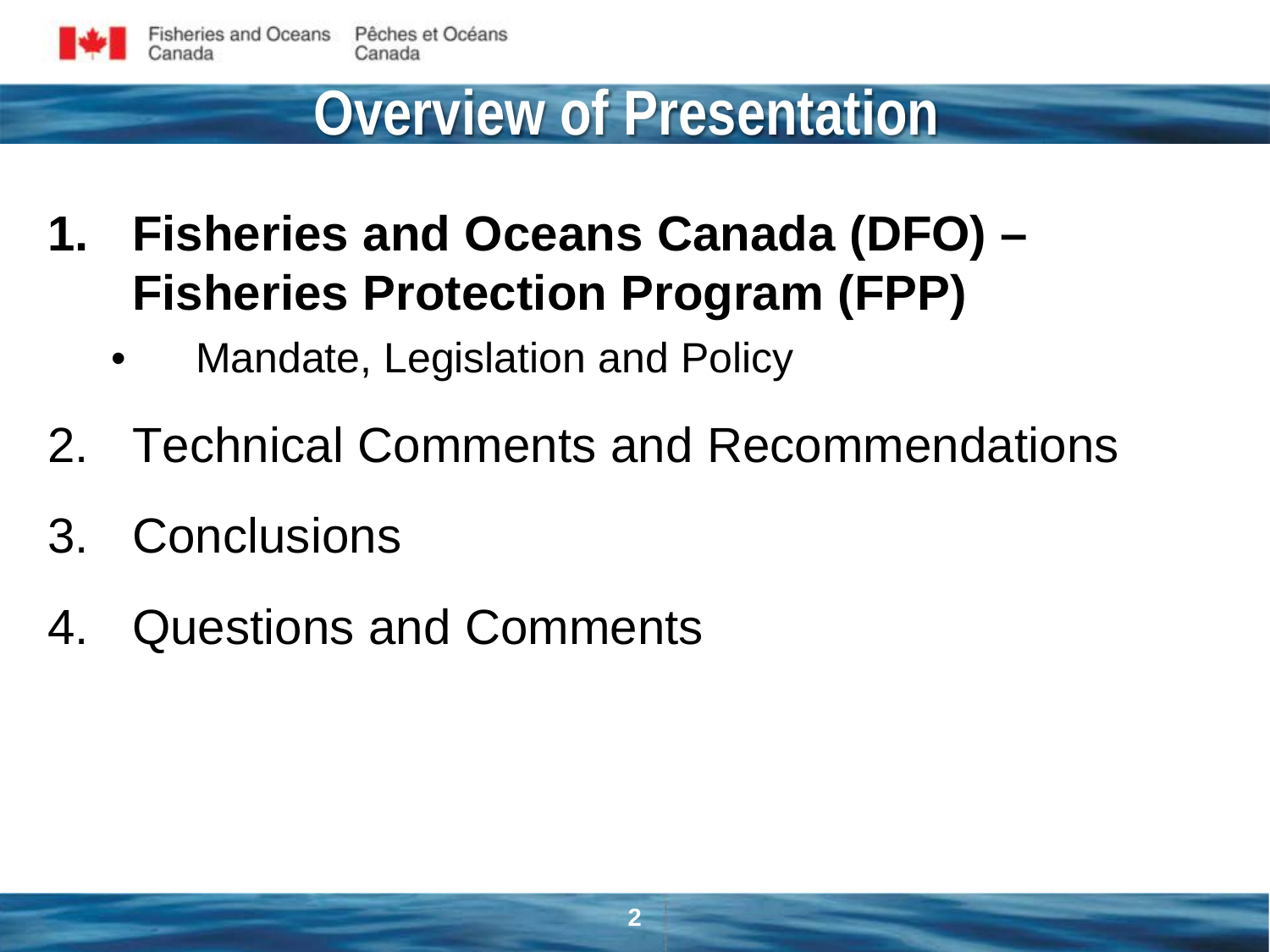

# **DFO - Fisheries Protection Program Mandate**

• The **mandate** of the Fisheries Protection Program is to maintain the sustainability and ongoing productivity of commercial, recreational and Aboriginal fisheries.



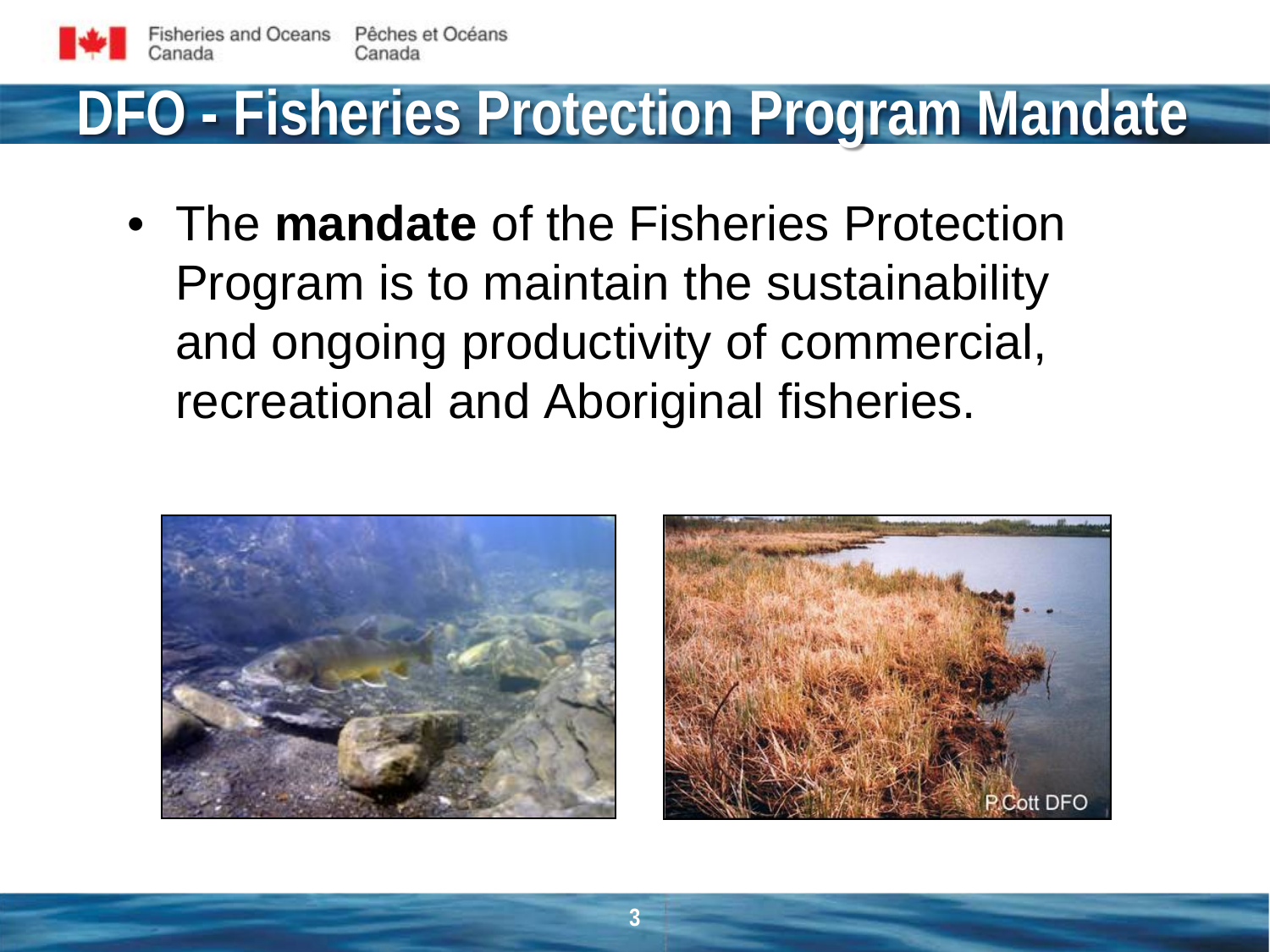# **Fisheries Protection Program – Legislation**

#### • *Fisheries Act*

- Section 35
	- States that no person shall carry on any work, undertaking or activity that results in serious harm to fish that are a part of a commercial, recreational or Aboriginal fishery, or to fish that support such a fishery
	- Allows for authorization of impacts with conditions and the requirement of an offsetting plan
- Sections 20, 21
	- Pertains to the provision of sufficient water and unimpeded fish passage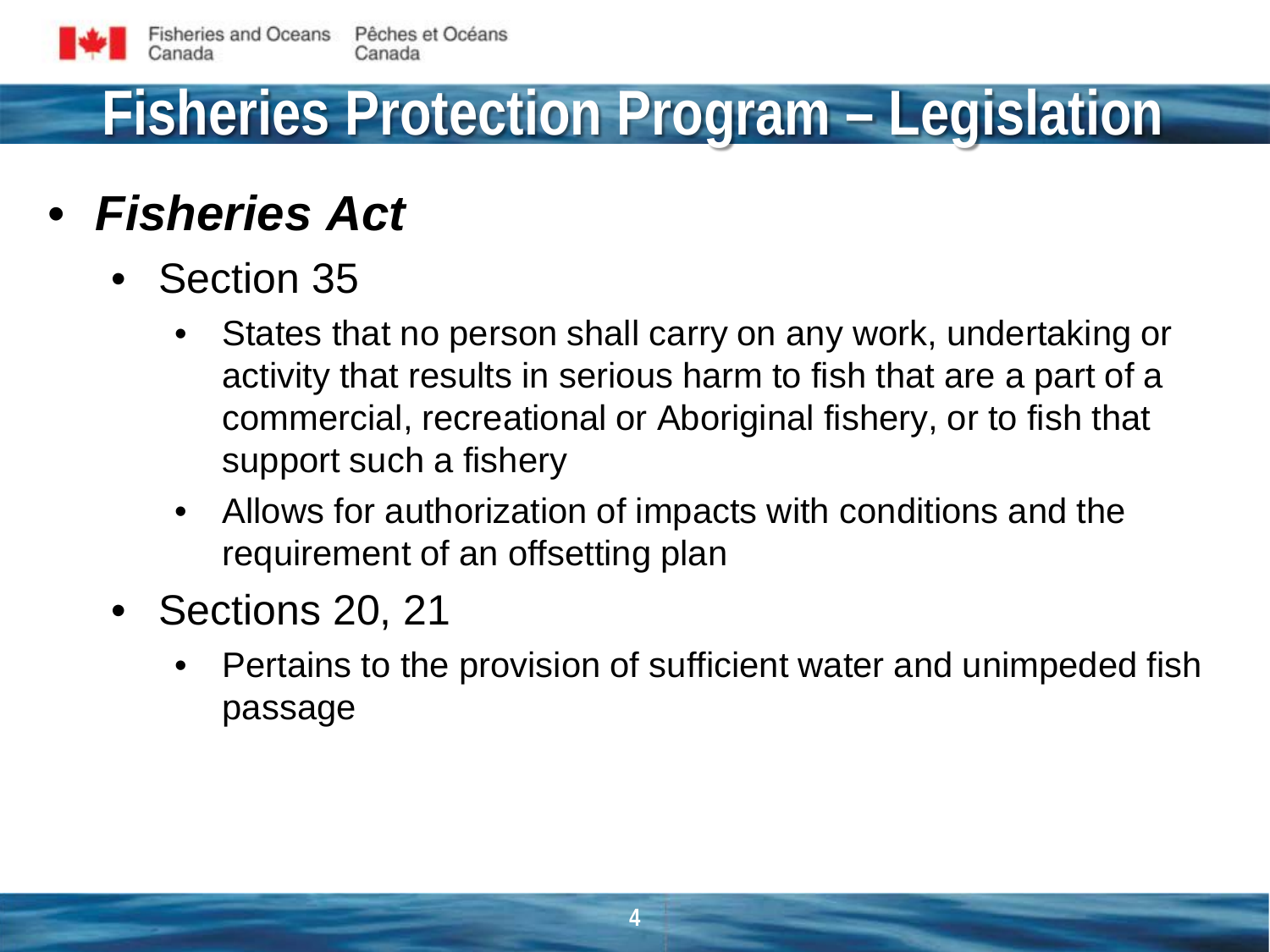

#### **Fisheries Protection Program – Policy**

- **Fisheries Protection Policy Statement** (2013)
	- Guidance on implementing the fisheries protection provisions of *Fisheries Act*
- **Fisheries Productivity Investment Policy: A Proponent's Guide to Offsetting (2013)** 
	- Guidance on measures to offset serious harm to fish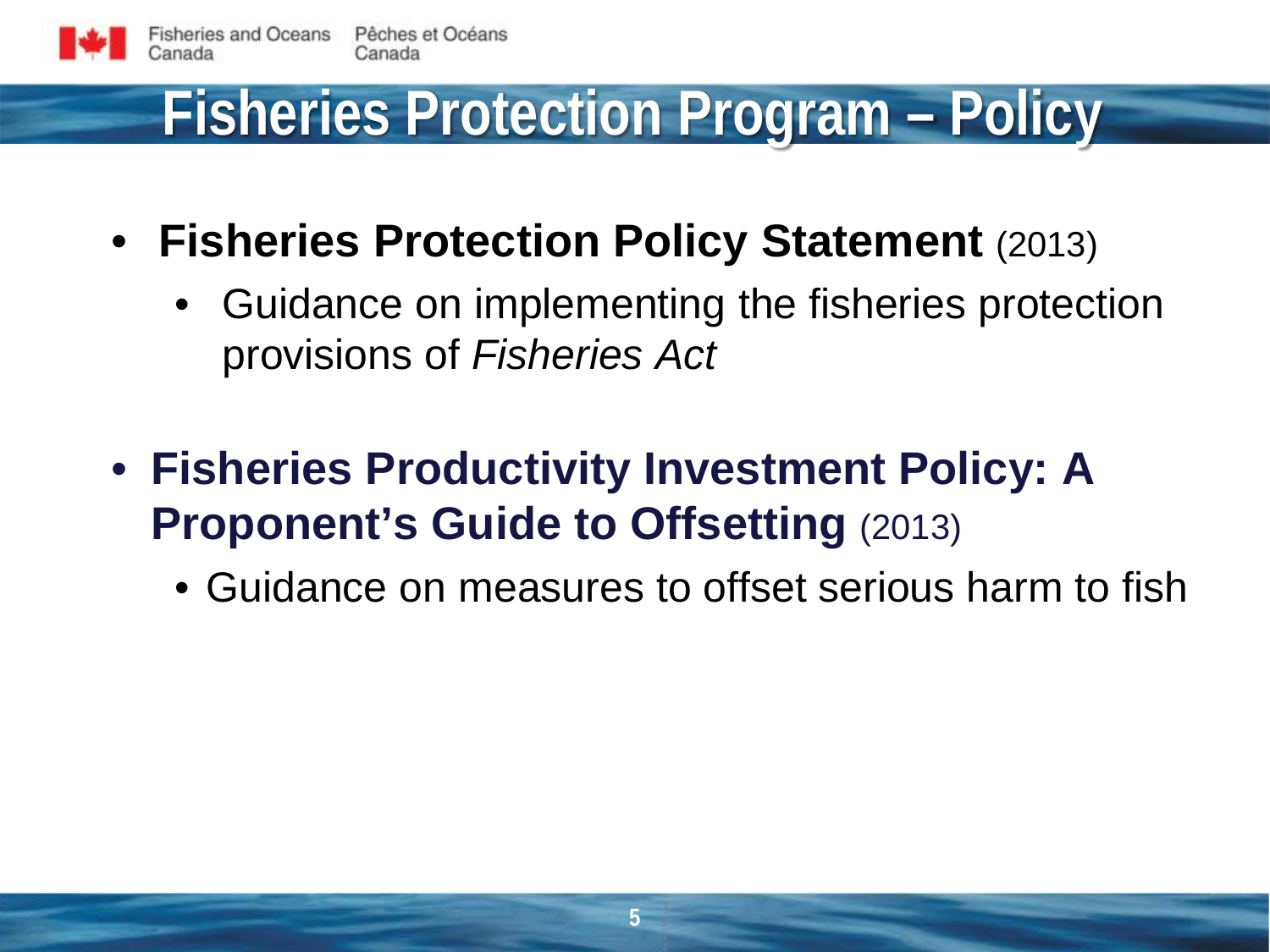# **Technical Comments & Recommendations**

Fisheries and Oceans Canada's comments are focused on the following areas:

- **Fisheries Offsetting Plan**
- **Freshwater Environment**
	- Stream diversion, water usage

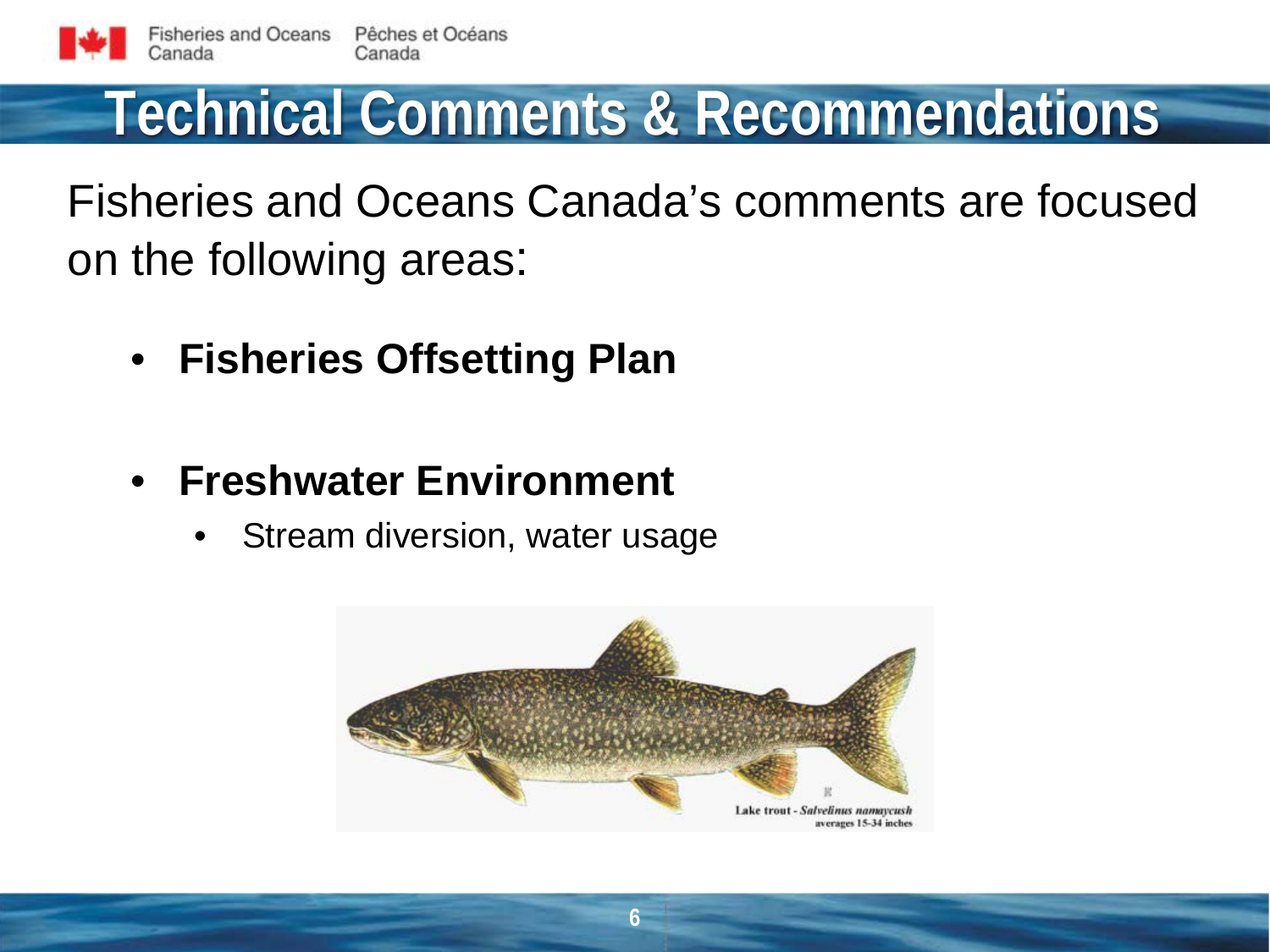

#### **Offsetting - Issue**

The proposed increase in pit size will reduce the area in Kennady lake available as fish habitat at closure (compared to area under the current approved plan). These changes will impact the existing *Fisheries Act* authorization and associated accounting of serious harm to fish that required offsetting.

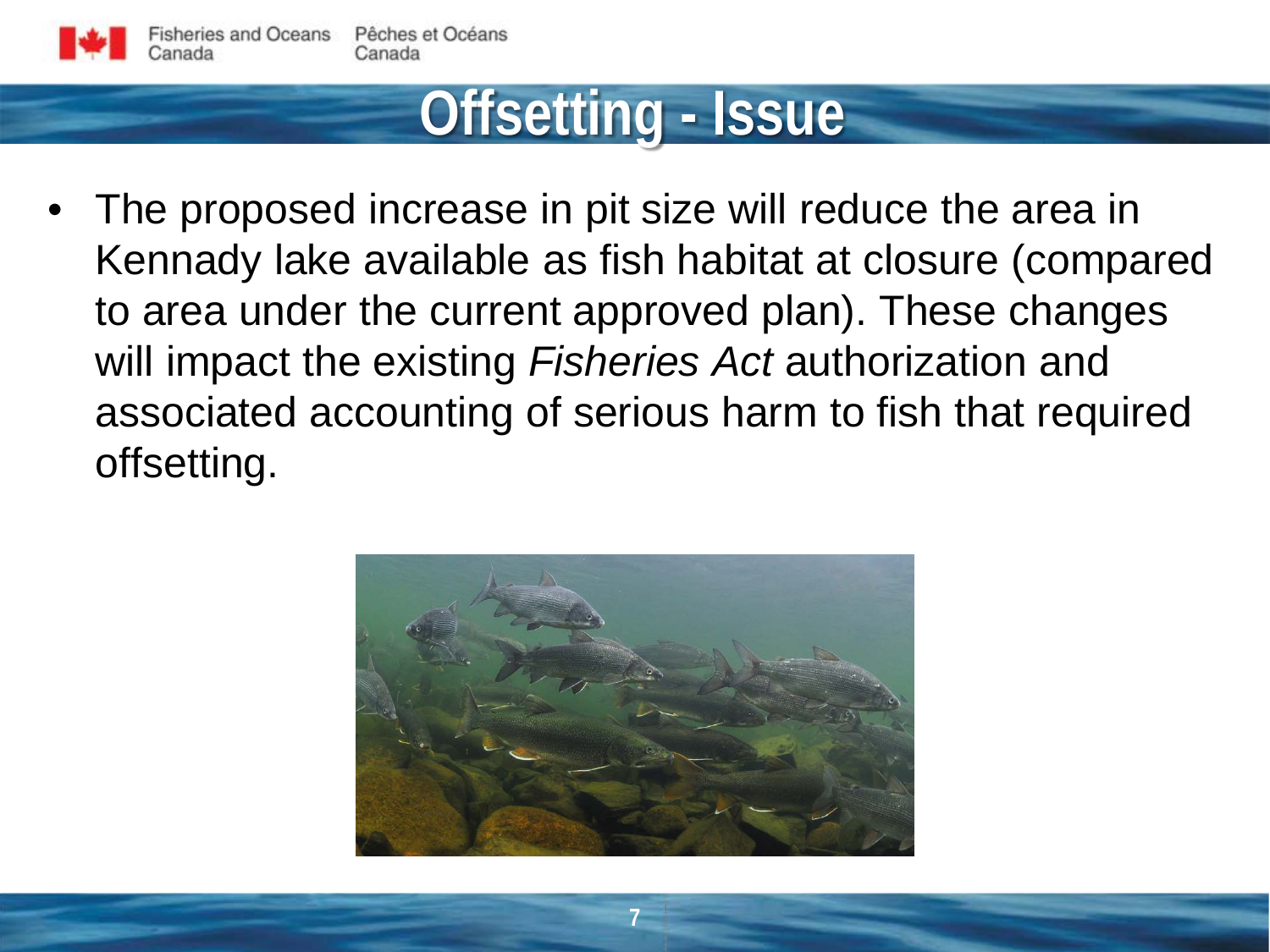## **Offsetting - Recommendation**

• DFO recommends that De Beers continue to work with DFO-FPP to update their offsetting plan to account for any additional serious harm resulting from the proposed mine changes.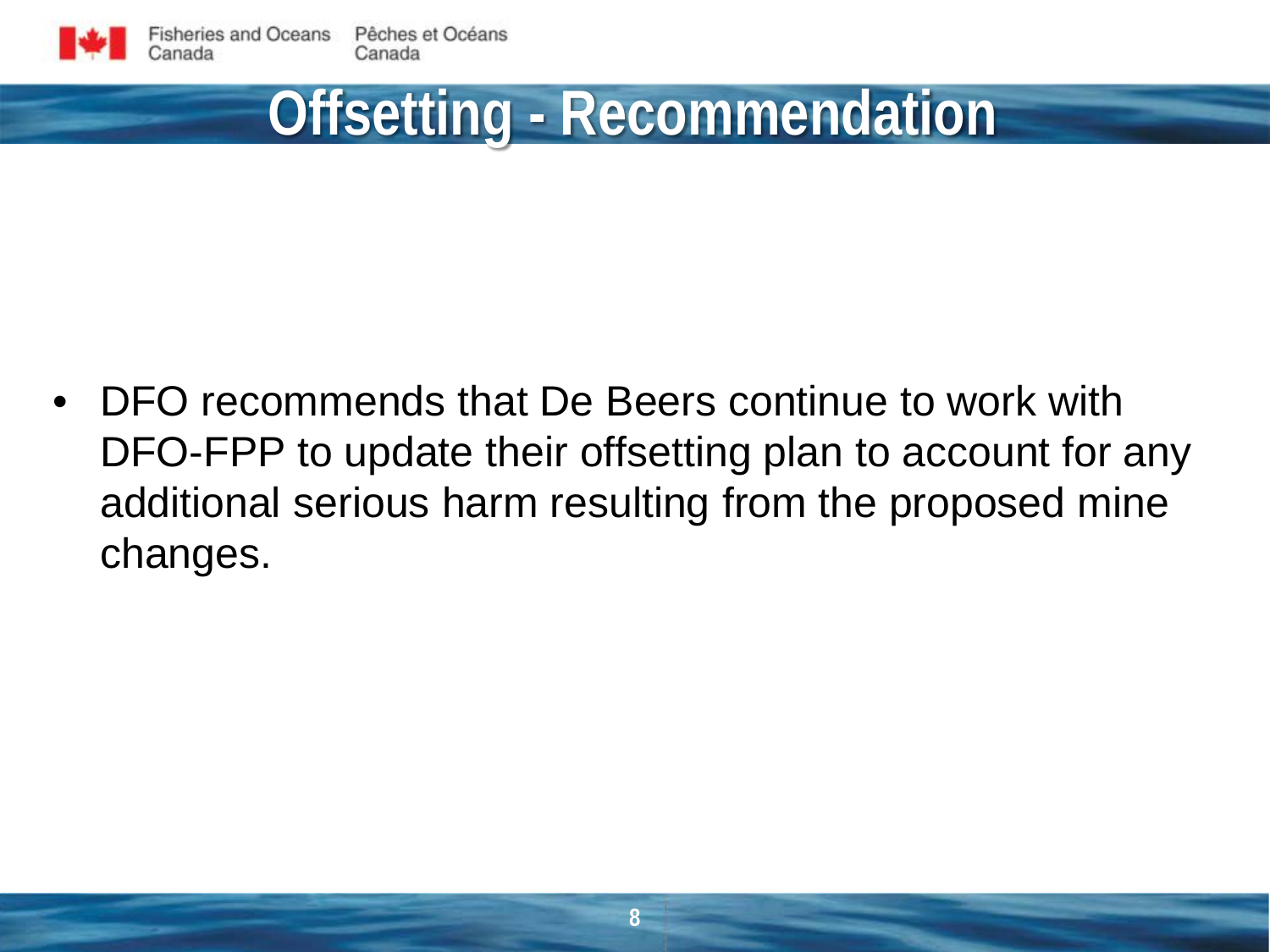#### **Stream Diversion - Issue**

• The D watershed cannot be reconnected at closure through the existing flow paths to Kennady Lake (i.e., Lake and Stream D1). The restoration of flows to Lake D1 and Stream D1 are a condition of the existing *Fisheries Act*  authorization.

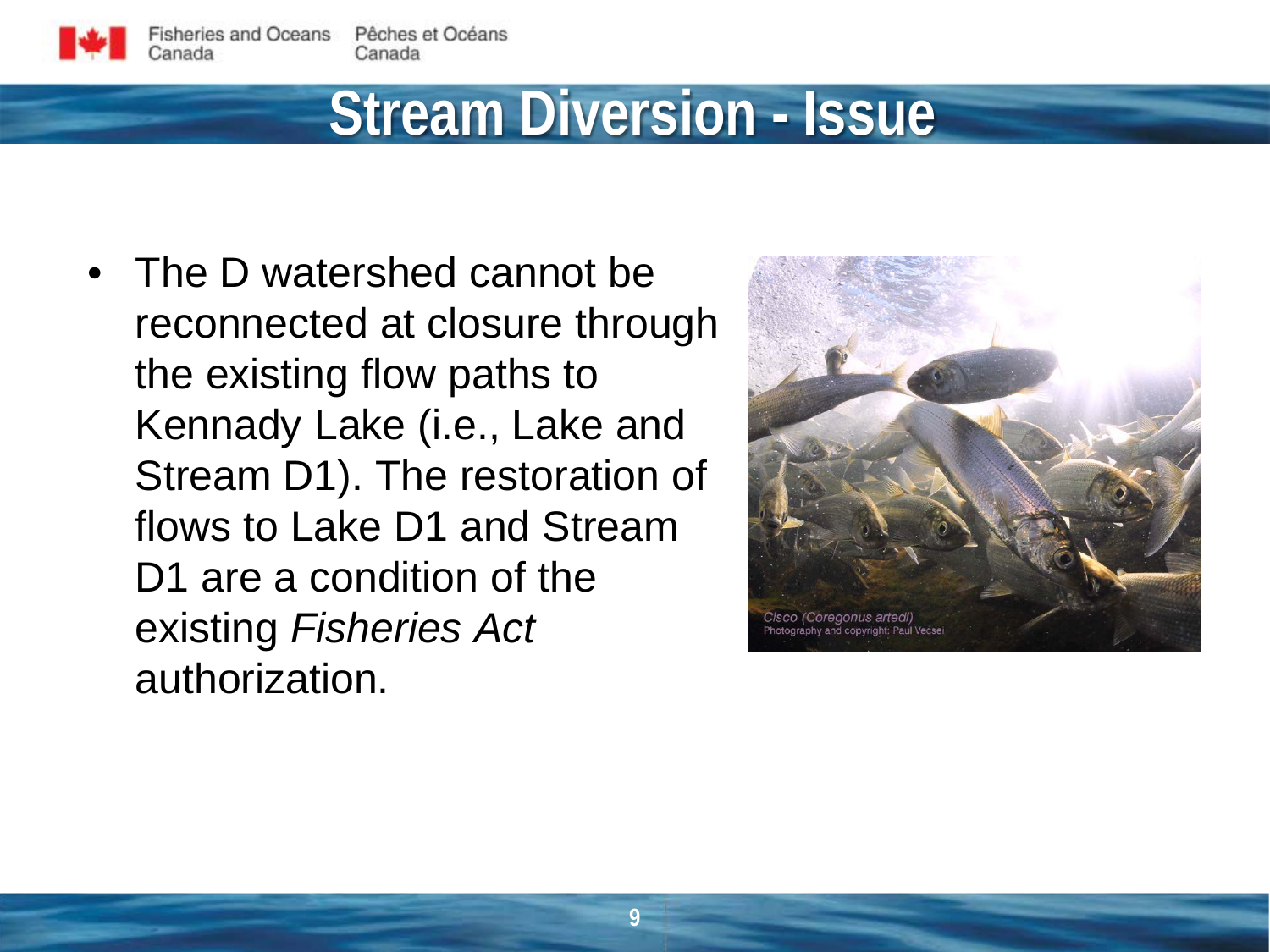# **Stream Diversion - Issue**

• A stream diversion channel has been proposed to reconnect the D watershed to Kennady lake at closure, however, detailed engineering designs for the proposed diversion channel have not yet been provided.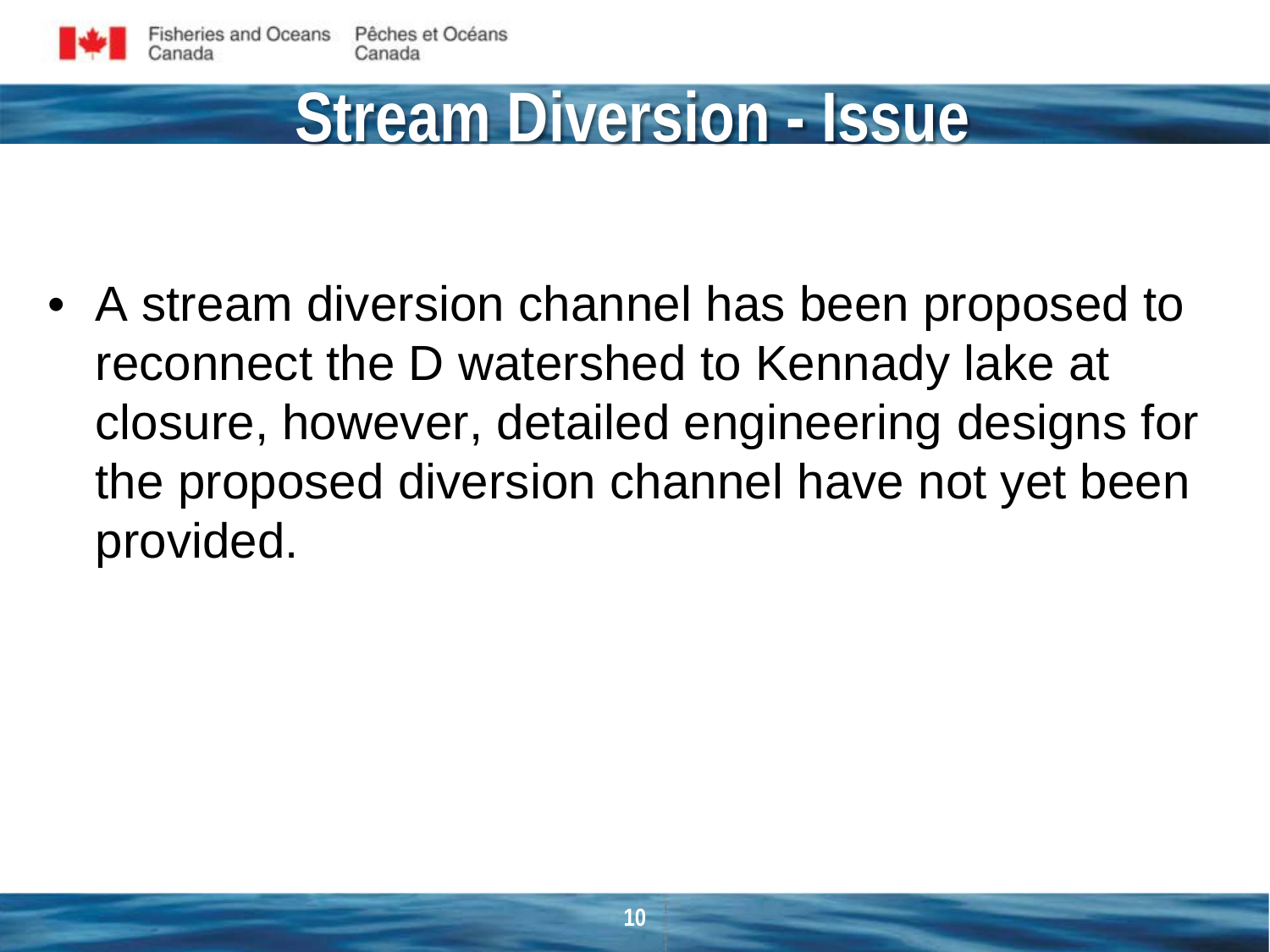# **Stream Diversion - Recommendation**

• DFO recommends that De Beers continue to work with DFO-FPP in regard to the proposed stream diversion.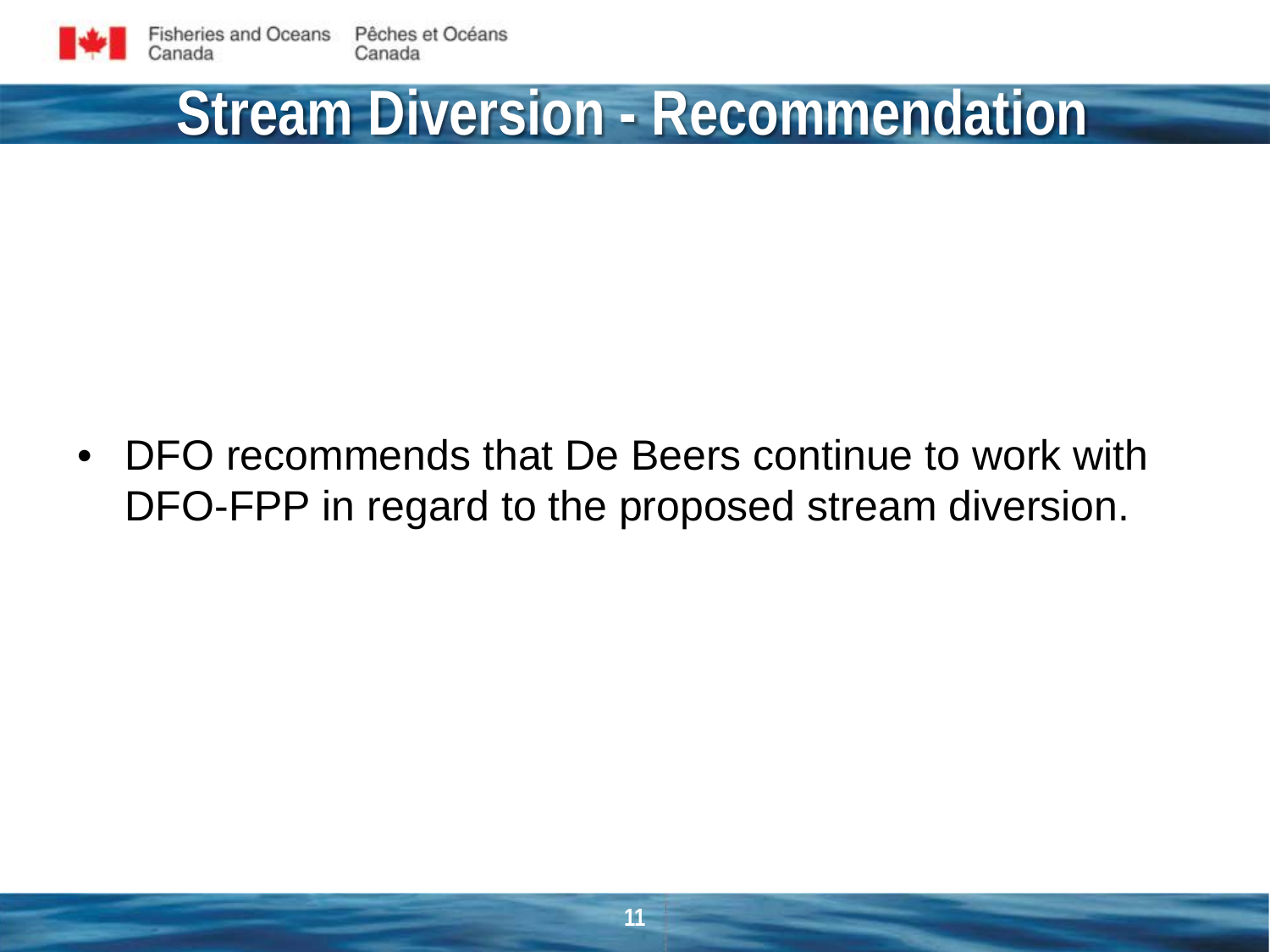#### **Water Usage - Issue**

- Increased water usage from Area 8 may:
	- have negative impacts to Arctic grayling in the areas downstream of Area 8 due to insufficient flows. This may result in unauthorized *serious harm to fish.*
	- Negatively impact the required flow augmentation as part of the 'Downstream Flow Mitigation Plan'

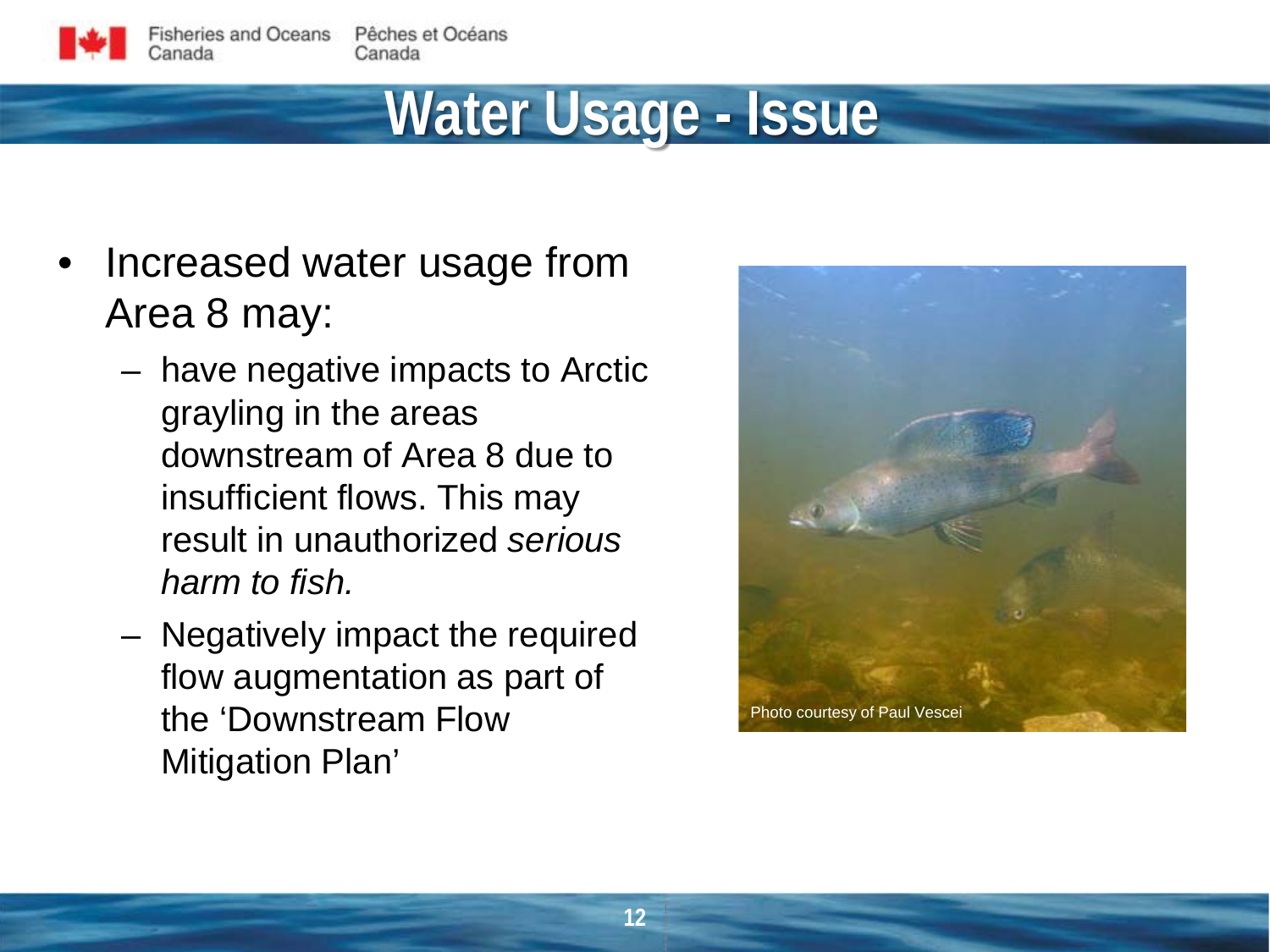#### **Water Usage – Recommendation 1/2**

• DFO-FPP recommends that De Beers conduct an assessment to determine the efficacy of the downstream flow mitigation plan and whether the current flow augmentation is adequate. The assessment should include but not be limited to updated water volumes for Area 8, anticipated changes to flow volume and velocity with additional water usage, consideration of reduced input to Area 8 from Lake N11 due to increased water withdrawal from Lake N11 and a robust contingency plan in the event the arctic grayling are again absent in the 2018 year.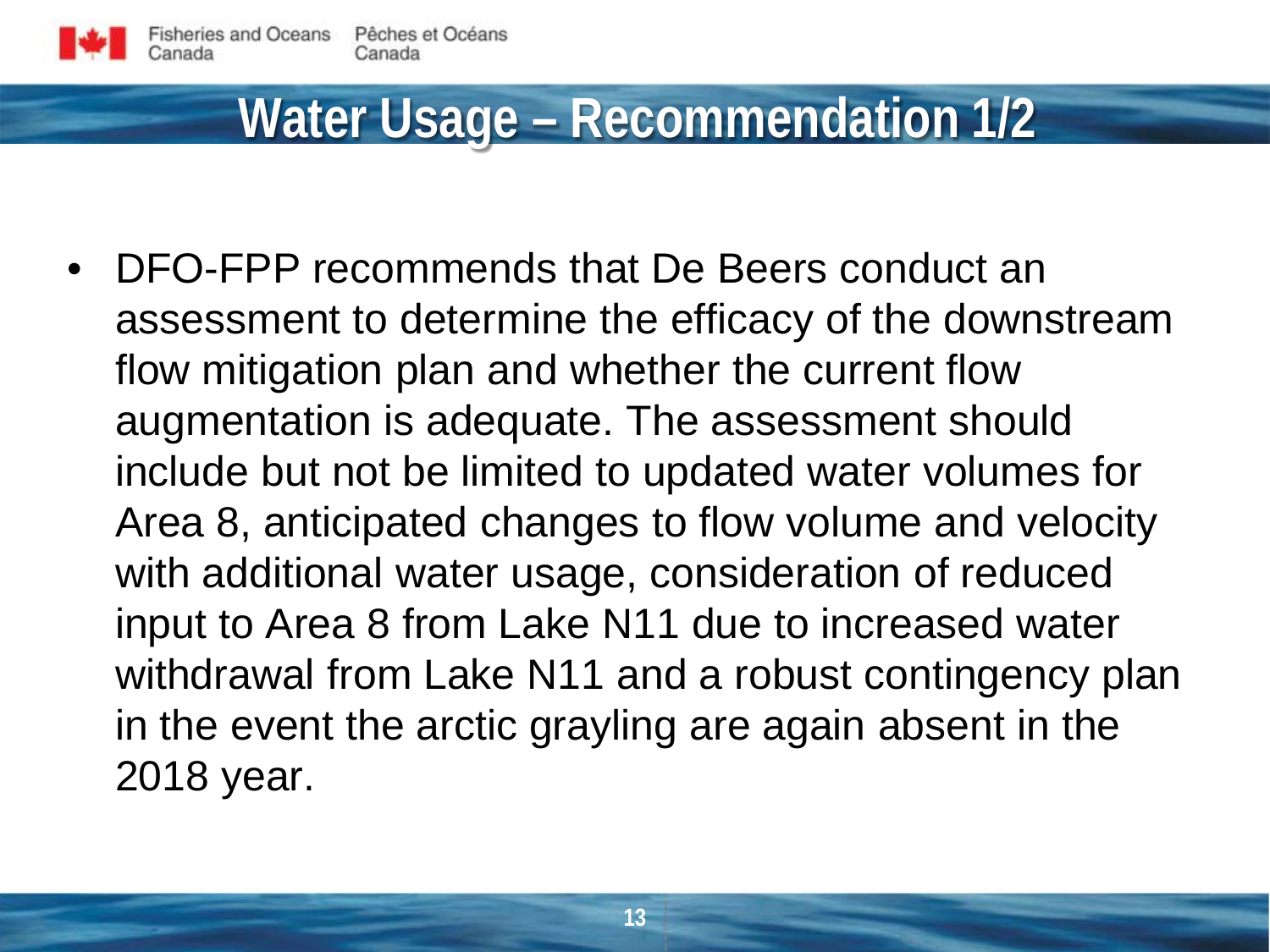#### **Water Usage – Recommendation 2/2**

- DFO-FPP recommends that De Beers continue to work with DFO to resolve the downstream flow and arctic grayling presence issue and ensure appropriate mitigation is enacted.
- Should the downstream flow mitigation plan no longer be a viable option, DFO-FPP also recommends that De Beers recognize the potential need to submit a new 'Application for a *Fisheries Act* authorization' to account for previously unanticipated losses to the area downstream of Area 8 or the KLM watershed.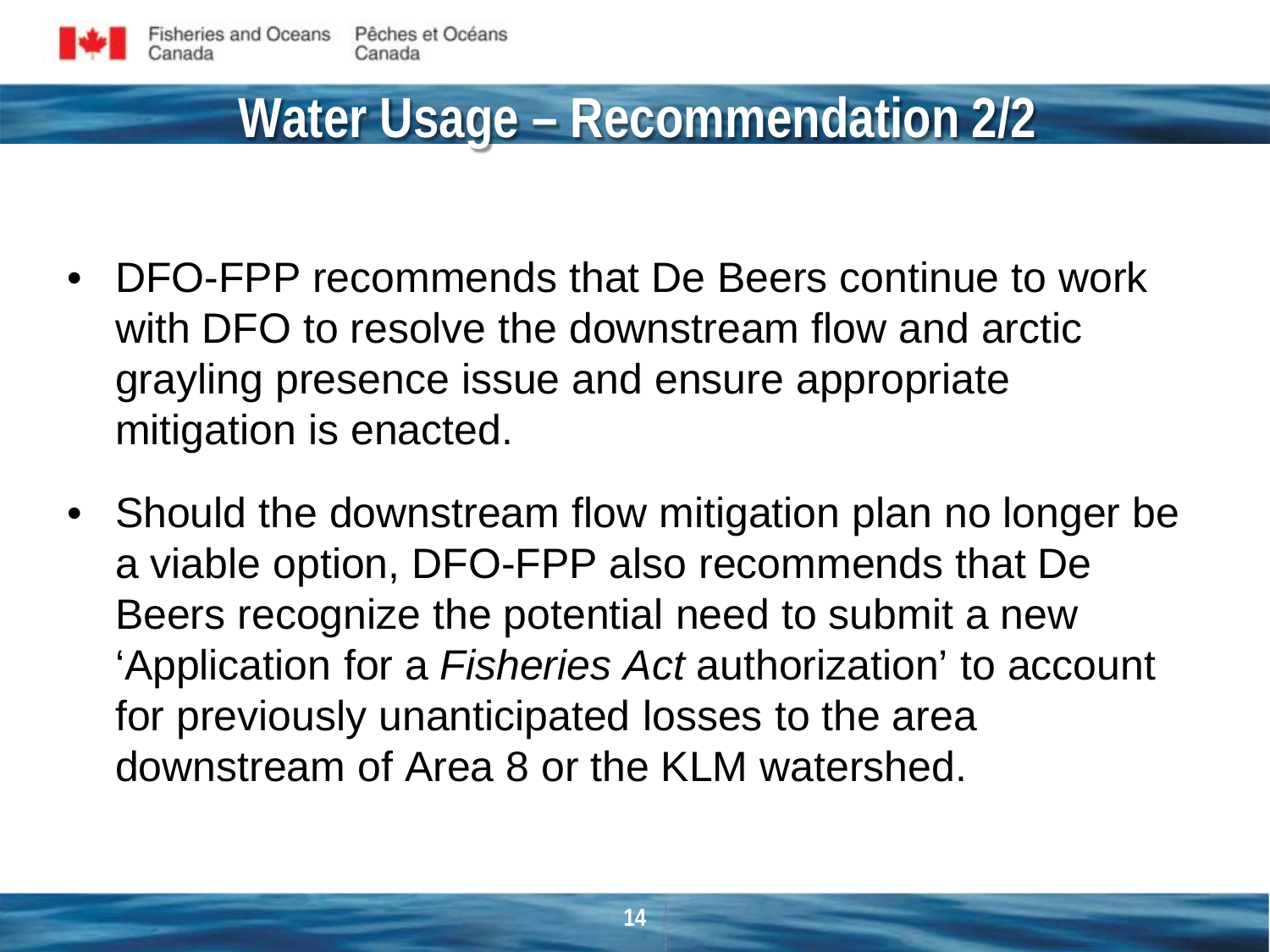

#### **Conclusion**

- Fisheries and Oceans Canada will continue to work with the Proponent to ensure:
	- $\triangleright$  That the proponent continue to work with Fisheries and Oceans Canada to finalize the Offsetting Plan;
	- $\triangleright$  Appropriate development of the proposed D1 stream diversion plan and updates to associated closure plans;
	- $\triangleright$  Appropriate mitigation measures, follow-up and monitoring programs are implemented.